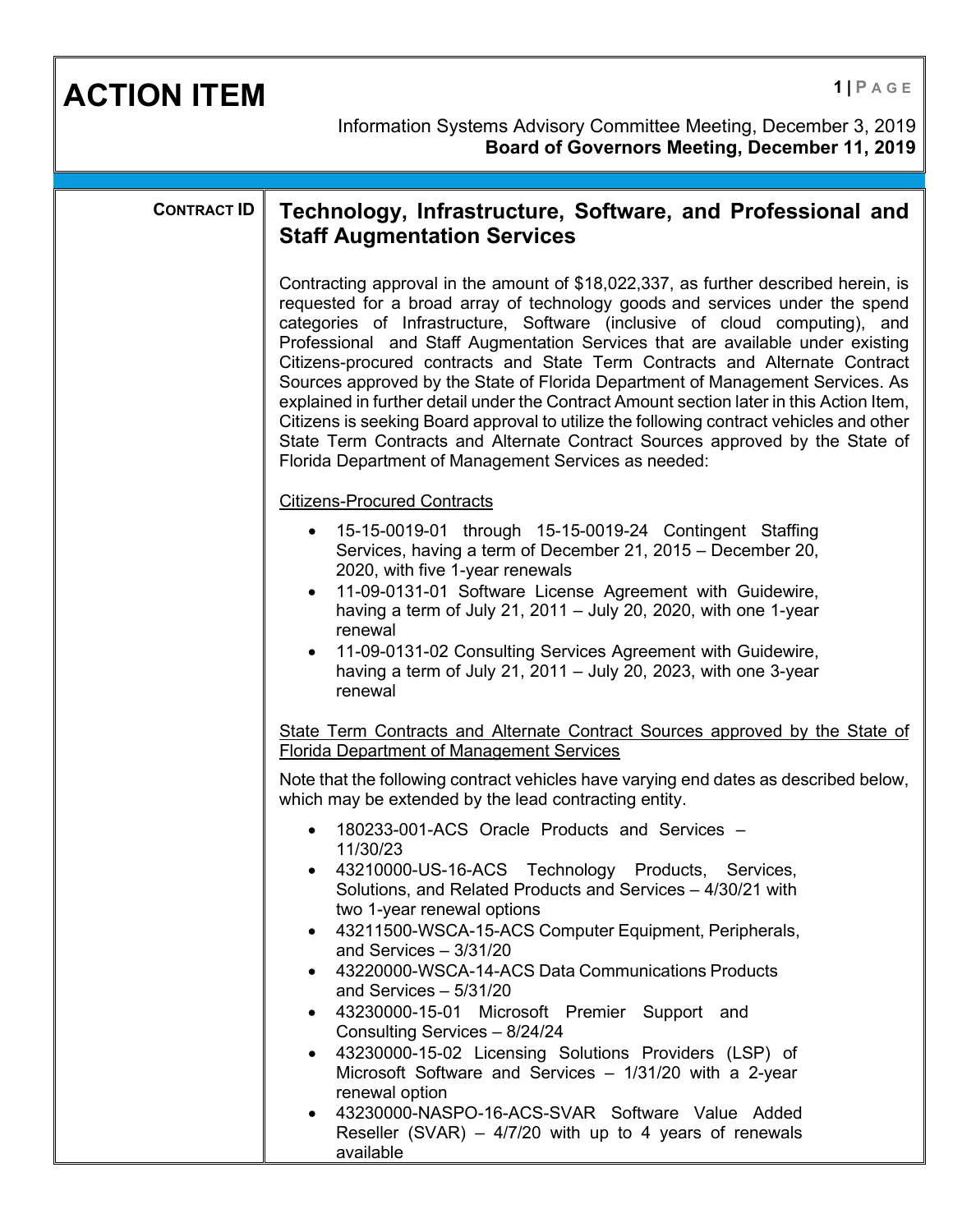| <b>ACTION ITEM</b>     | 2 PAGE<br>Information Systems Advisory Committee Meeting, December 3, 2019<br>Board of Governors Meeting, December 11, 2019                                                                                                                                                                                                                                                                                                                                                                                                                                                                                                                                                                                                                                                                                                                                                                                                                                                                                                                                                                                                                                                                                                                                                                                                                    |
|------------------------|------------------------------------------------------------------------------------------------------------------------------------------------------------------------------------------------------------------------------------------------------------------------------------------------------------------------------------------------------------------------------------------------------------------------------------------------------------------------------------------------------------------------------------------------------------------------------------------------------------------------------------------------------------------------------------------------------------------------------------------------------------------------------------------------------------------------------------------------------------------------------------------------------------------------------------------------------------------------------------------------------------------------------------------------------------------------------------------------------------------------------------------------------------------------------------------------------------------------------------------------------------------------------------------------------------------------------------------------|
|                        | 43230000-NASPO-16-ACS Cloud Solutions - 9/30/20<br>52161500-ACS-16-1 Audio and Video Equipment and Accessories - 4/14/21<br>600-000-11-1 Multifunction Products, Printers, Facsimile<br>Equipment, Scanners, Related Software, Supplies, and<br>Services - 2/3/20<br>80101507-SA-15-01 Information Technology Staff Augmentation Services -<br>2/29/20<br>81141902-VITA-18-ACS Information Technology Research and<br>Advisory Services - 3/13/21<br>973-000-14-1 Management Consulting Services - 7/15/20<br>$\bullet$<br>991-268-11-1 Information Technology Disaster Recovery Services - 8/8/20<br>$\bullet$<br>SUNCOM Voice, Data, Wiring and Cabling, and Conference Services<br>$\bullet$<br>(products and services provided to Citizens through the Florida Division of<br>State Technology) - No defined end date<br>252-GSA Schedule 70 Information Technology Equipment, Software, and<br>Services - End dates vary by contract under GSA Schedule 70. Note: In<br>accordance with the State of Florida Department of Management Services<br>Alternate Source Instructions, Citizens will purchase commodities and<br>contractual services from State Term Contracts procured by the State of<br>Florida Department of Management Services that are listed in this section, if<br>available, prior to utilizing 252-GSA Schedule 70. |
| <b>BUDGETED</b>        | Funding for the requested technology infrastructure and related services, software and<br>related services, and professional and staff augmentation services in the amount of<br>\$14,833,702 is included in the 2020 budget. For purchases having a contract term<br>extending beyond 2020, the funding for subsequent contract years will be budgeted in<br>the appropriate budget year.                                                                                                                                                                                                                                                                                                                                                                                                                                                                                                                                                                                                                                                                                                                                                                                                                                                                                                                                                     |
| <b>CONTRACT AMOUNT</b> | The projected estimated contract spend by category is summarized below and<br>further explained in the following narrative. Amounts may vary by changes in<br>business needs or priorities, availability of required goods or services, cost center,<br>contract, or vendor. In order to be in a position to negotiate more advantageous<br>pricing, longer term purchases that would result in reduced costs and more<br>advantageous terms have been included in the total cost where appropriate.<br><b>Summary Contract Spend by Category</b><br>Infrastructure<br>\$5,888,288<br>Software<br>\$7,655,440<br><b>Professional and Staff Augmentation Services</b><br>\$4,478,609<br><b>TOTAL</b><br>\$18,022,337<br>Anticipated expenditures by spend category are summarized in the narrative on the<br>following pages.                                                                                                                                                                                                                                                                                                                                                                                                                                                                                                                   |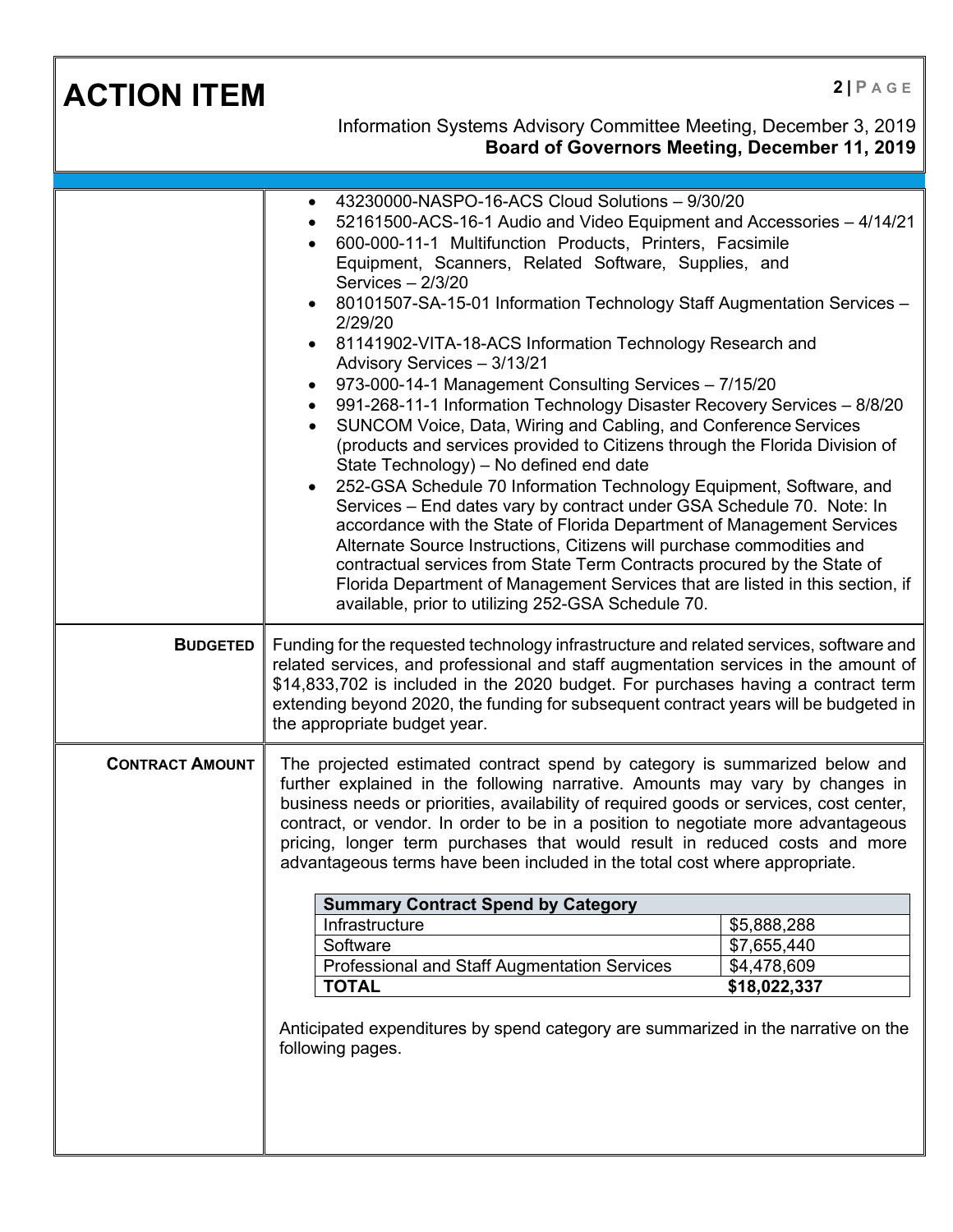# **ACTION ITEM <sup>3</sup> <sup>|</sup> <sup>P</sup> AGE**

## Information Systems Advisory Committee Meeting, December 3, 2019 **Board of Governors Meeting, December 11, 2019**

#### Infrastructure

Expenditures under the Infrastructure spend category will utilize one or more of the State Term Contracts and Alternate Contract Sources approved by the State of Florida Department of Management Services as set forth in the Contract ID section, the table above, and as listed below. At the time of expenditure, Citizens staff will select the contract identified in this Action Item that provides the best value and meets the business needs of Citizens.

- 180233-001-ACS Oracle Products and Services
- 252-GSA Schedule 70 Information Technology Equipment, Software, and Services
- 43210000-US-16-ACS Technology Products, Services, Solutions, and Related Products and Services
- 43211500-WSCA-15-ACS Computer Equipment, Peripherals, and Services
- 43220000-WSCA-14-ACS Data Communications Products and Services
- 43230000-NASPO-16-ACS Cloud Solutions
- 52161500-ACS-16-1 Audio and Video Equipment and Accessories
- 600-000-11-1 Multifunction Products, Printers, Facsimile Equipment, Scanners, Related Software, Supplies, and Services
- 991-268-11-1 Information Technology Disaster Recovery Services
- SUNCOM Voice, Data, Wiring and Cabling, and Conference Services

The estimated contract spend for the Infrastructure spend category is \$5,888,288. Of that amount, estimates of projected material expenditures for infrastructure and related services include: \$2,528,200 for telecommunications needs such as data circuits, long distance, on-demand conferencing, adjuster voice-mail boxes, and telephone switch maintenance and support (the majority of these projected expenditures are anticipated to be purchased under the SUNCOM contract); \$1,286,464 for fifty-one individual items with each less than \$100,000 in projected cost (for a broad range of infrastructure products and related services such as field service vehicle items, printers, and video-teleconferencing); \$588,002 for backup and recovery, \$400,000 for servers; \$314,185 for a research and advisory services subscription to Gartner Services; and, \$300,000 for workstation refreshes.

#### **Software**

Expenditures under the Software spend category will utilize the Citizens-procured contract and one or more of the State Term Contracts and Alternate Contract Sources approved by the State of Florida Department of Management Services as set forth in the Contract ID section, the table above, and as listed below. At the time of expenditure, Citizens staff will select the contract identified in this Action Item that provides the best value and meets the business needs of Citizens.

• 11-09-0131-01 Software License Agreement with Guidewire (Citizens-procured contract)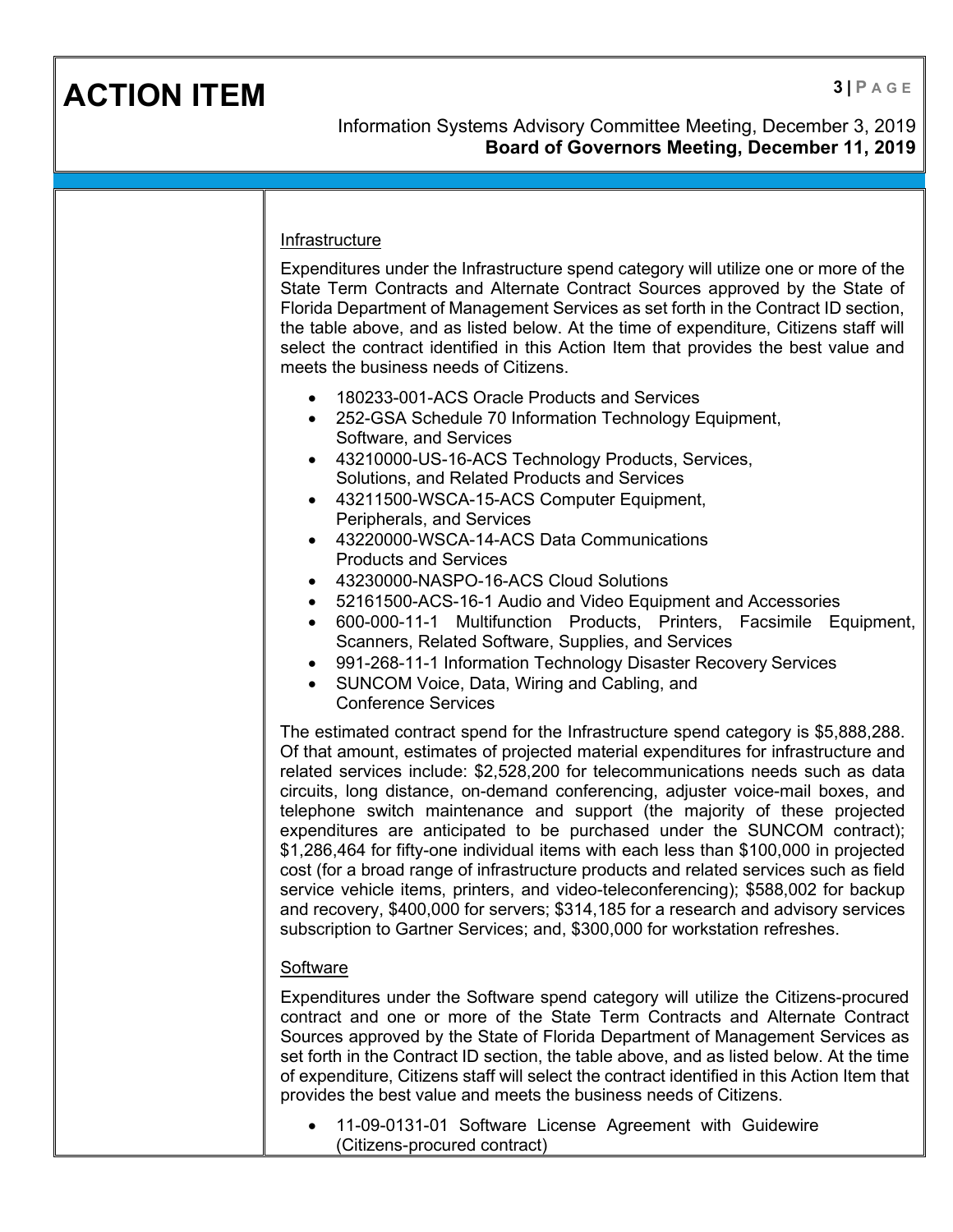| <b>ACTION ITEM</b> | $4$   P A G E<br>Information Systems Advisory Committee Meeting, December 3, 2019<br>Board of Governors Meeting, December 11, 2019                                                                                                                                                                                                                                                                                                                                                                                                                                                                                                                                                                                                                                                                                                                                                                                                                                                                                                                                                                                                                                                                                                                                             |
|--------------------|--------------------------------------------------------------------------------------------------------------------------------------------------------------------------------------------------------------------------------------------------------------------------------------------------------------------------------------------------------------------------------------------------------------------------------------------------------------------------------------------------------------------------------------------------------------------------------------------------------------------------------------------------------------------------------------------------------------------------------------------------------------------------------------------------------------------------------------------------------------------------------------------------------------------------------------------------------------------------------------------------------------------------------------------------------------------------------------------------------------------------------------------------------------------------------------------------------------------------------------------------------------------------------|
|                    | 180233-001-ACS Oracle Products and Services<br>252-GSA Schedule 70 Information Technology Equipment,<br>Software, and Services<br>43210000-US-16-ACS Technology Products, Services, Solutions,<br>and Related Products and Services<br>43211500-WSCA-15-ACS Computer Equipment, Peripherals,<br>and Services<br>43220000-WSCA-14-ACS Data Communications Products<br>and Services<br>43230000-15-01 Microsoft Premier Support and Consulting Services<br>43230000-15-02 Licensing Solutions Providers (LSP) of<br><b>Microsoft Software and Services</b><br>43230000-NASPO-16-ACS-SVAR Software Value Added<br>Reseller (SVAR)<br>43230000-NASPO-16-ACS Cloud Solutions<br>52161500-ACS-16-1 Audio and Video Equipment and Accessories<br>600-000-11-1 Multifunction Products, Printers, Facsimile<br>Equipment, Scanners, Related Software, Supplies, and Services<br>• 991-268-11-1 Information Technology Disaster Recovery Services<br>SUNCOM Voice, Data, Wiring and Cabling, and Conference Services<br>The estimated contract spend for the Software spend category is \$7,655,440. Of that<br>amount, estimates of projected material expenditures for software (including cloud<br>services), maintenance, and support include: \$1,243,604 for sixty-five individual |
|                    | items with each less than \$100,000 in projected cost (for a broad range of software<br>products and related services such as Adobe, DocuSign, and SurveyMonkey);<br>\$1,210,268 for Oracle middleware; \$1,138,002 for backup and recovery; \$542,000<br>for IBM database products; \$540,000 for identity and access management; \$499,959<br>for Guidewire account management portal; \$285,000 for network security products;<br>and, \$275,000 for Cisco network products.                                                                                                                                                                                                                                                                                                                                                                                                                                                                                                                                                                                                                                                                                                                                                                                                |
|                    | <b>Professional and Staff Augmentation Services</b><br>Expenditures under the Professional and Staff Augmentation Services spend<br>category (which includes contingent workers) will utilize one or more of the<br>Citizens-procured contracts and State Term Contracts and Alternate Contract<br>Sources approved by the State of Florida Department of Management Services<br>as set forth in the Contract ID section, the table above, and as listed below. At the<br>time of expenditure, Citizens staff will select the contract identified in this Action<br>Item that best meets the business needs of Citizens.                                                                                                                                                                                                                                                                                                                                                                                                                                                                                                                                                                                                                                                       |
|                    | 15-15-0019-01 through 15-15-0019-24 Contingent<br>Staffing Services (Citizens-procured contracts)<br>11-09-0131-02 Consulting Services Agreement with<br>Guidewire (Citizens-procured contract)<br>180233-001-ACS Oracle Products and Services<br>252-GSA Schedule 70 Information Technology Equipment,<br>Software, and Services<br>43210000-US-16-ACS Technology Products, Services, Solutions,                                                                                                                                                                                                                                                                                                                                                                                                                                                                                                                                                                                                                                                                                                                                                                                                                                                                              |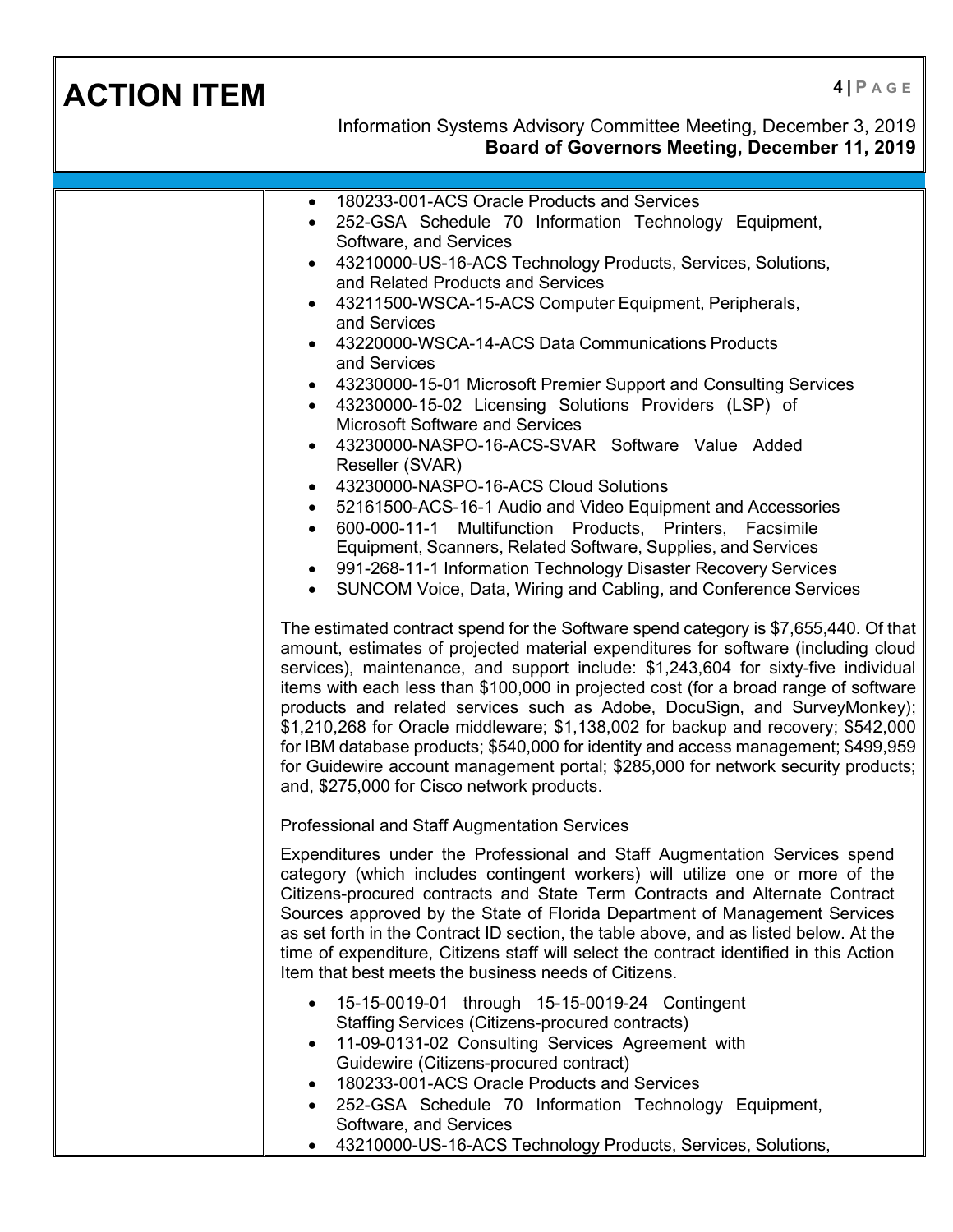| <b>ACTION ITEM</b> | $5$   P A G E<br>Information Systems Advisory Committee Meeting, December 3, 2019<br>Board of Governors Meeting, December 11, 2019                                                                                                                                                                                                                                                                                                                                                                                                                                                                                                                                                                                                                                                                                                                                                                                                                                                                                                                                                                                                                                                                                                                                                                                                                                                                                                                                                                                                                                                                                                                                                                                                                                                                                                                                                                                                                                                                                                                                                                |
|--------------------|---------------------------------------------------------------------------------------------------------------------------------------------------------------------------------------------------------------------------------------------------------------------------------------------------------------------------------------------------------------------------------------------------------------------------------------------------------------------------------------------------------------------------------------------------------------------------------------------------------------------------------------------------------------------------------------------------------------------------------------------------------------------------------------------------------------------------------------------------------------------------------------------------------------------------------------------------------------------------------------------------------------------------------------------------------------------------------------------------------------------------------------------------------------------------------------------------------------------------------------------------------------------------------------------------------------------------------------------------------------------------------------------------------------------------------------------------------------------------------------------------------------------------------------------------------------------------------------------------------------------------------------------------------------------------------------------------------------------------------------------------------------------------------------------------------------------------------------------------------------------------------------------------------------------------------------------------------------------------------------------------------------------------------------------------------------------------------------------------|
|                    | and Related Products and Services<br>43211500-WSCA-15-ACS Computer Equipment, Peripherals,<br>and Services<br>43220000-WSCA-14-ACS Data Communications Products<br>and Services<br>43230000-15-01 Microsoft Premier Support and Consulting Services<br>43230000-15-02 Licensing Solutions Providers (LSP) of<br><b>Microsoft Software and Services</b><br>43230000-NASPO-16-ACS-SVAR Software Value Added<br>Reseller (SVAR)<br>43230000-NASPO-16-ACS Cloud Solutions<br>52161500-ACS-16-1 Audio and Video Equipment and Accessories<br>600-000-11-1 Multifunction Products, Printers, Facsimile<br>Equipment, Scanners, Related Software, Supplies, and Services<br>80101507-SA-15-01<br>Information<br>Technology<br>Staff<br><b>Augmentation Services</b><br>81141902-VITA-18-ACS Information Technology Research and<br><b>Advisory Services</b><br>973-000-14-1 Management Consulting Services<br>991-268-11-1 Information Technology Disaster Recovery Services<br>$\bullet$<br>SUNCOM Voice, Data, Wiring and Cabling, and Conference Services<br>$\bullet$<br>The estimated contract spend for the Professional and Staff Augmentation<br>Services spend category is \$4,478,609. Of that amount, estimates of projected<br>material expenditures include: \$1,597,056 for staff augmentation services;<br>\$1,058,952 for twenty-four individual items with each less than \$100,000 in<br>projected cost (for a broad range of services such as data analytics, backup and<br>recovery replacement, and enterprise architecture consulting); \$537,600 for<br>Guidewire resources; \$290,000 for identity and access management<br>implementation; \$250,000 for managed security services; \$150,000 for<br>Centerpoint (Citizens' enterprise resource planning system) managed services;<br>\$150,000 for enterprise governance, risk, and compliance implementation; and,<br>\$150,000 for development of a data loss prevention strategy.<br>As a summary, the table on the following page illustrates which contract vehicles<br>are anticipated to be utilized by spend category. |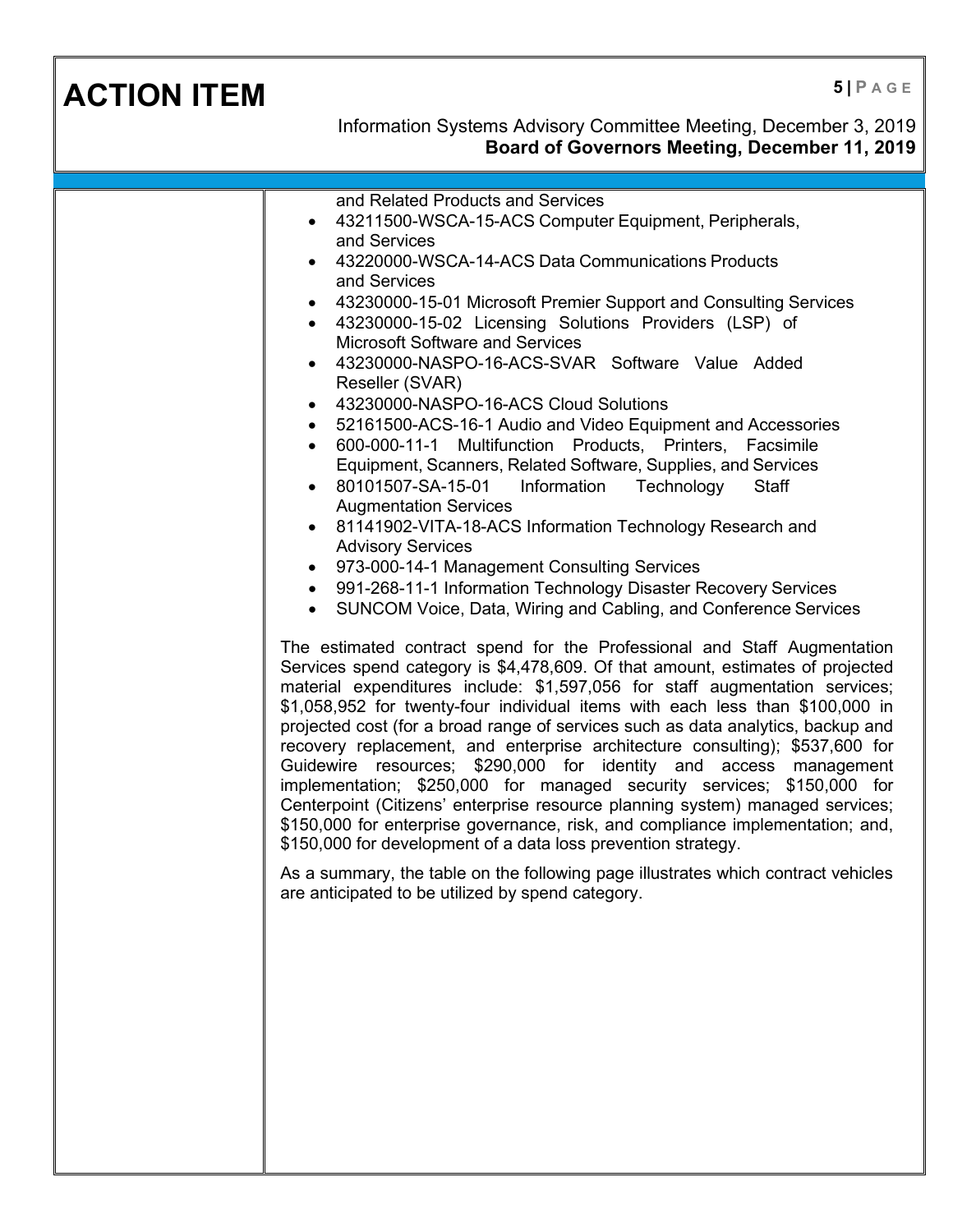# **ACTION ITEM 6 1PAGE**

### Information Systems Advisory Committee Meeting, December 3, 2019 **Board of Governors Meeting, December 11, 2019**

| <b>Contract Number and Name</b>                                                                                              | Infrastructure | Software | Professional and Staff |
|------------------------------------------------------------------------------------------------------------------------------|----------------|----------|------------------------|
| 15-15-0019-01 through 15-15-0019-24                                                                                          |                |          |                        |
| <b>Citizens' Contingent Staffing Services</b><br>11-09-0131-01                                                               |                |          | ✓                      |
| Software License Agreement with Guidewire                                                                                    |                | ✓        |                        |
| 11-09-0131-02                                                                                                                |                |          | ✓                      |
| Consulting Services Agreement with Guidewire                                                                                 |                |          |                        |
| 180233-001-ACS                                                                                                               | ✓              |          |                        |
| <b>Oracle Products and Services</b>                                                                                          |                | ✓        |                        |
| 252-GSA Schedule 70<br>Information Technology Equipment, Software, and Services                                              | ✓              | ✓        |                        |
| 43210000-US-16-ACS                                                                                                           |                |          |                        |
| Technology Products, Services, Solutions, and Related Products and Services                                                  | ✓              | ✓        |                        |
| 43211500-WSCA-15-ACS                                                                                                         |                |          |                        |
| Computer Equipment, Peripherals, and Services                                                                                | ✓              | ✓        |                        |
| 43220000-WSCA-14-ACS                                                                                                         |                |          |                        |
| Data Communications Products and Services                                                                                    | ✓              | ✓        |                        |
| 43230000-15-01                                                                                                               |                |          |                        |
| Microsoft Premier Support and Consulting Services                                                                            |                | ✓        |                        |
| 43230000-15-02                                                                                                               |                |          |                        |
| Licensing Solutions Providers (LSP) of Microsoft Software and Services                                                       |                | ✓        |                        |
| 43230000-NASPO-16-ACS-SVAR<br>Software Value Added Reseller (SVAR)                                                           |                | ✓        |                        |
| 43230000-NASPO-16-ACS                                                                                                        |                |          |                        |
| <b>Cloud Solutions</b>                                                                                                       | ✓              | ✓        |                        |
| 52161500-ACS-16-1                                                                                                            |                |          |                        |
| Audio and Video Equipment and Accessories                                                                                    | ✓              | ✓        |                        |
| 600-000-11-1<br>Multifunction Products, Printers, Facsimile Equipment, Scanners, Related<br>Software, Supplies, and Services | ✓              | ✓        |                        |
| 80101507-SA-15-01<br><b>Information Technology Staff Augmentation Services</b>                                               |                |          |                        |
| 81141902-VITA-18-ACS<br>Information Technology Research and Advisory Services                                                |                |          |                        |
| 973-000-14-1<br><b>Management Consulting Services</b>                                                                        |                |          |                        |
| 991-268-11-1<br><b>Information Technology Disaster Recovery Services</b>                                                     | ✓              | ✓        |                        |
| SUNCOM (State Term Contract previously approved by the Board)<br>Voice, Data, Wiring and Cabling, and Conference Services    | ✓              |          |                        |